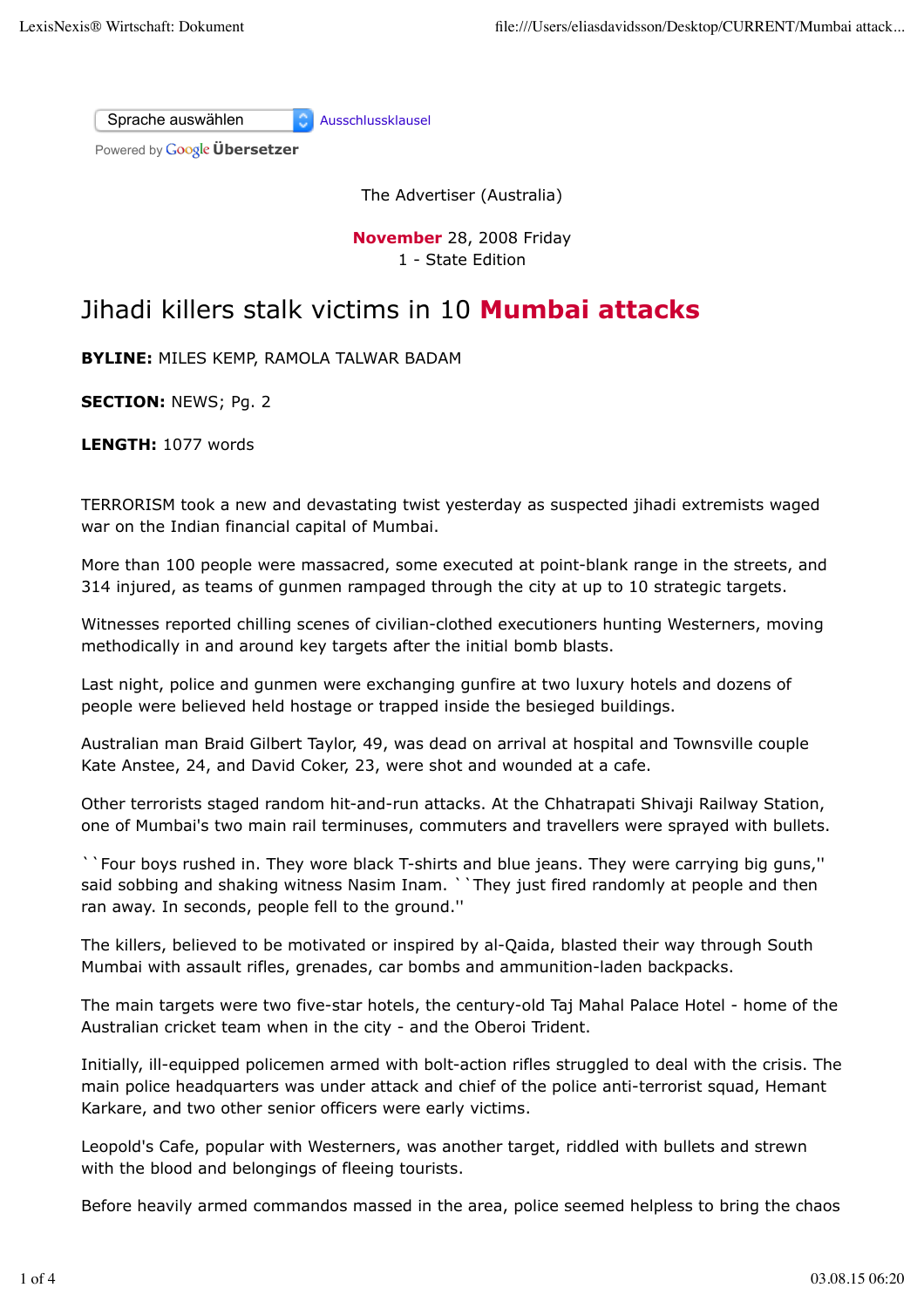under control. Gunmen walked up to cowering unarmed groups, asking for Western passports and shooting at point-blank range without fear of resistance.

British citizen Alex Chamberlain escaped after being herded into a hotel stairway, with 30 to 40 others, where terrorists singled out Americans and Britons as hostages.

``I thought, `they're going to shoot me if they ask me anything' - and thank God they didn't,'' he said.

Merciless terrorists targeted the Cama and Albless Hospital and G.T. Hospital as the injured and dying arrived.

Manish Tripathi was at a police cordon near the first hospital when terrorists sped up in a stolen police van, guns blazing. ``Some were shot in the leg, some on the shoulder or hand,'' he said.

Another British tourist described a six-hour ordeal as Westerners huddled silent and in the darkness of their hotel rooms as hell raged in the corridors and streets outside.

``There were about 20 or 30 people in each room. The doors were locked very quickly, the lights turned off, and everybody just lay very still on the floor,'' she said.

The head office of a Jewish group was overrun by four gunmen who police said fired indiscriminately from the building throughout the night.

Stray bullets killed a couple in their home and a 16-year-old boy on the street, police said.

Rescue workers braved the gunfire to save victims from the burning Taj, firefighters on extension ladders plucking people to safety from window ledges and balconies.

By dawn, a column of smoke billowed from the building, backlit by flames as the city's most famous landmark - struck by bombs at midnight - burned.

Eight terrorists were dead, nine injured and an unknown number still at large.

The two five-star hotels became the focus of the attacks during the day when terrorists held dozens of hostages and troops ringed the buildings.

The previously unknown Deccan Mujahideen claimed responsibility for the well

co-ordinated destruction, and Maharashtra state Home Minister R.R. Patil issued orders for the terrorists to be captured ``dead or alive'' and the nation's stock exchange was closed for trading. Mumbai is the capital of Maharashtra.

Western leaders reacted with immediate support and defiance, the White House issuing a statement that: ``The United States condemns this terrorist attack and we will continue to stand with the people of India in this time of tragedy''.

United States intelligence cautiously agreed Islamic terrorists were most likely responsible for the brazen attacks.

Mumbai has been a favoured target for Islamic extremists, including a series of bombings in July, 2006, that killed 187 people.

Since May, a militant group calling itself the Indian Mujahideen has taken credit for a string of blasts that killed more than 130 people. The most recent was in September, when a series of explosions struck a park and crowded shopping areas in the capital, New Delhi, killing 21 people and wounding about 100.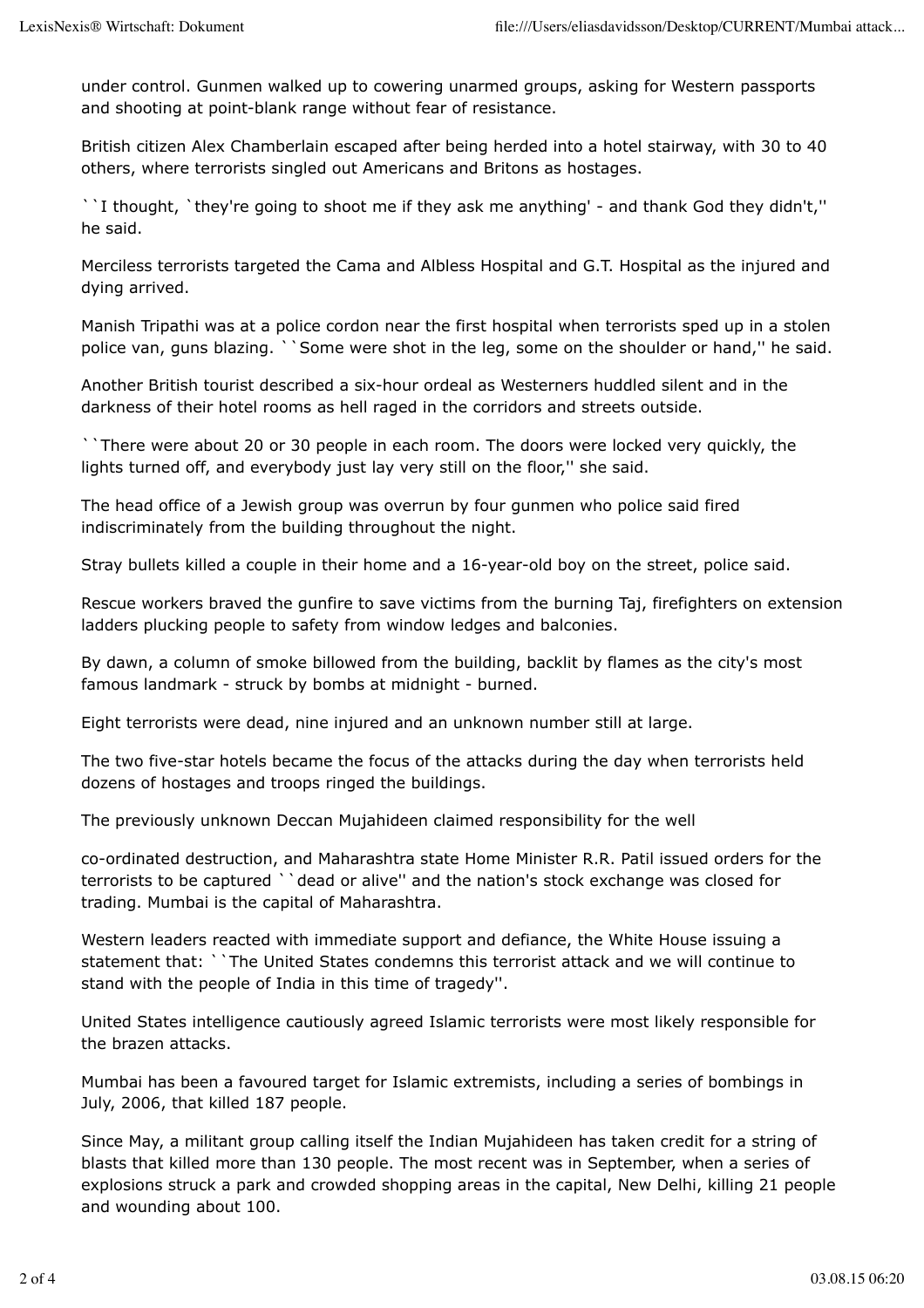The news of the tragic bombings at the burning Taj sent shockwaves through Australian cricket team members as they prepared for the second Test against New Zealand in Adelaide yesterday.

``It has hit pretty close to home for us,'' said Australian captain Ricky Ponting.

Cricket Australia halted the departures to India of the Western Australian and Victorian state teams, along with Test stars Mike Hussey, Matthew Hayden and Shane Watson, who were to play for Indian teams in next week's Champions Twenty20 League.

SPORT: World cricket in crisis

PAGE 20:

Editorial

THE TOLL

\* DEATHS: At least 101, including one Australian.

- \* INJURIES: 314 last night.
- \* HOSTAGES: 40-50 last night.

\* Anyone worried about family or friends in Mumbai should call the Department of Foreign Affairs and Trade on 1800 002 214.

\* Australians overseas needing consular assistance can call the Department of Foreign Affairs and Trade on +61 2 6261 3305.

EYEWITNESS

ACCOUNT

"We stayed on

the floor, many

were lying

under tables,

under furniture,

and the hotel

staff told us to

be quiet"

- BRITISH TOURIST

CHERYL ROBINSON

"They just fired randomly at people and then ran - WITNESS NASIM INAM AT THE CHHATRAPATI SHIVAJI RAIL STATION.

"Terrorists killed a man at point-blank range about 10m from us - ADELAIDE RESTAURATEUR NICK PAPAZAHARIAKIS.